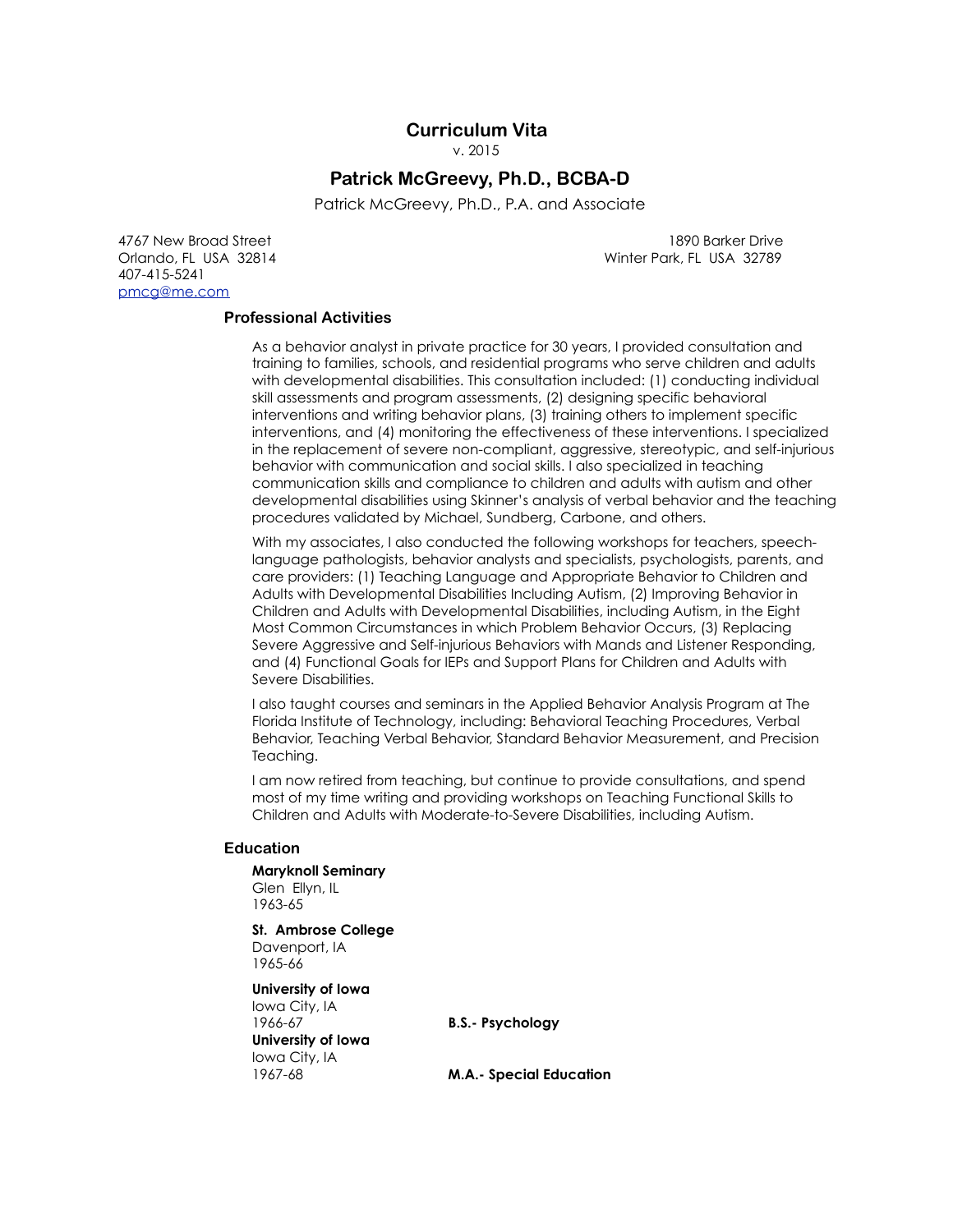## **Kansas University**

Lawrence, K.S. 1972-73 and 1978 **Ph.D.- Education**

Dissertation: **Learning screening compared with average learning and learning picture products of resource teachers** 

Major Professor: Ogden R. Lindsley

## **Work experience**

## **Muscatine-Scott County Schools**

Muscatine and Davenport, IA Teacher: Students with mild, moderate, and severe handicaps 1968-72

## **University of Iowa Hospital Schools**

Iowa City, IA Teacher: Students with moderate handicaps 1970

## **Black Hawk Community College**

Moline, IL Instructor: Psychology 1970-72

## **Park Hill School District**

Kansas City, MO Teacher- Sixth grade and alternative high school 1973-76

## **Kansas City Kansas Community College**

Kansas City, KS Instructor- Psychology 1974-75

## **Chehalis School District**

Chehalis, WA Teacher- Students with moderate, severe, and profound handicaps 1977

#### **Thurston County Cooperative for Special Services**

Olympia, WA Teacher- Students mild, moderate, severe, and profound handicaps 1977-78

## **University of Missouri-Kansas City**

Kansas City, MO Assistant Research Professor: Department of Special Education and the University Affiliated Program (UAP) for Developmental Disabilities 1979-84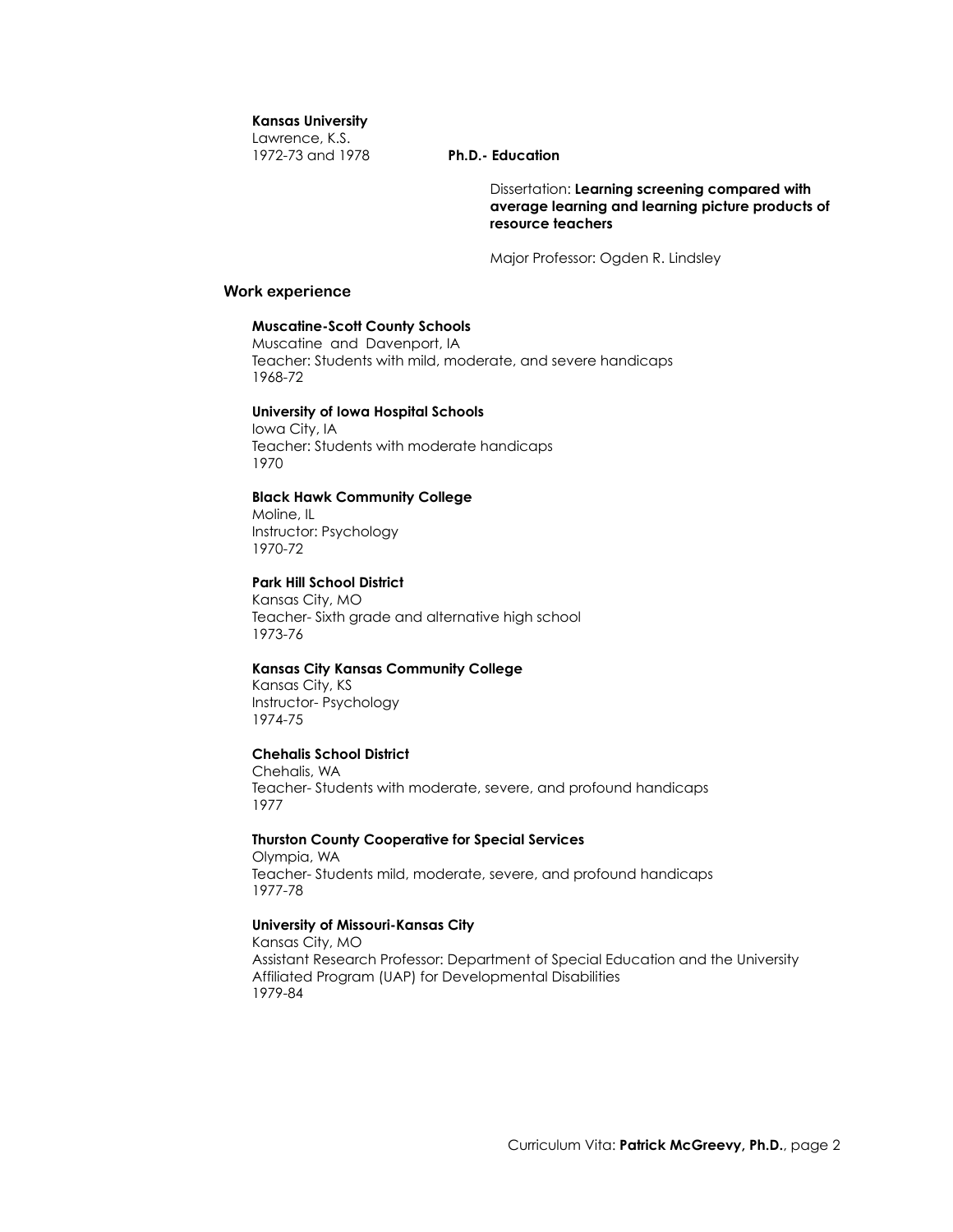#### **Louisiana State University**

Baton Rouge, LA Assistant Professor: Department of Special Education-- Severe and Profound Handicaps 1984-86

## **Volusia County Schools**

Deland, FL Behavior Analyst 1986-87

## **University of Central Florida**

Orlando, FL Adjunct Professor: Departments of Exceptional and Physical Education, Educational Services, and Psychology

1987-present

## **Florida Department of Health and Rehabilitative Services District 7: Developmental Services**

Orlando, FL Behavior Analyst 1988-90

## **Orange County Public Schools**

Orlando, FL Behavior Analyst 1990-95

#### **Private Practice (Patrick McGreevy, Ph.D., P.A. and Associates)**

**Office** Orlando, FL 1995-present

Some of our consultations:

| Arlington Developmental Center The |       |
|------------------------------------|-------|
| Arlington, TN                      | for ( |
| 1995-1998                          | Nor   |

Orlando, FL 1984-2015 1984-2009

for Children with Autism Milton, FL London, England 2000-2012 2003-2010

Indianapolis, IN Mumbai, India<br>1907-2011 - 2004-2005

Montreal, Quebec CAN Indianapolis, IN 2001-2014 2009-present

Ft. Walton Beach, FL Bradenton, FL 2007-2014 2009-2012

Victory School Children with Autism th Miami Beach, FL 2001-2008

Magnolia School Families throughout the USA

Schools and School Districts Families in England, Scotland, in the USA and UK Wales, Norway, India, and the USA and UK United Arab Emirates United Arab Emirates 1999-2015

The Rainbow School Santa Rosa County Schools

The Applied Behavior Center Support for Autistic Individuals 2007-2011 2004-2005

Miriam Home and Services The Behavior Analysis Center for Autism

Okaloosa County Schools Manatee County Schools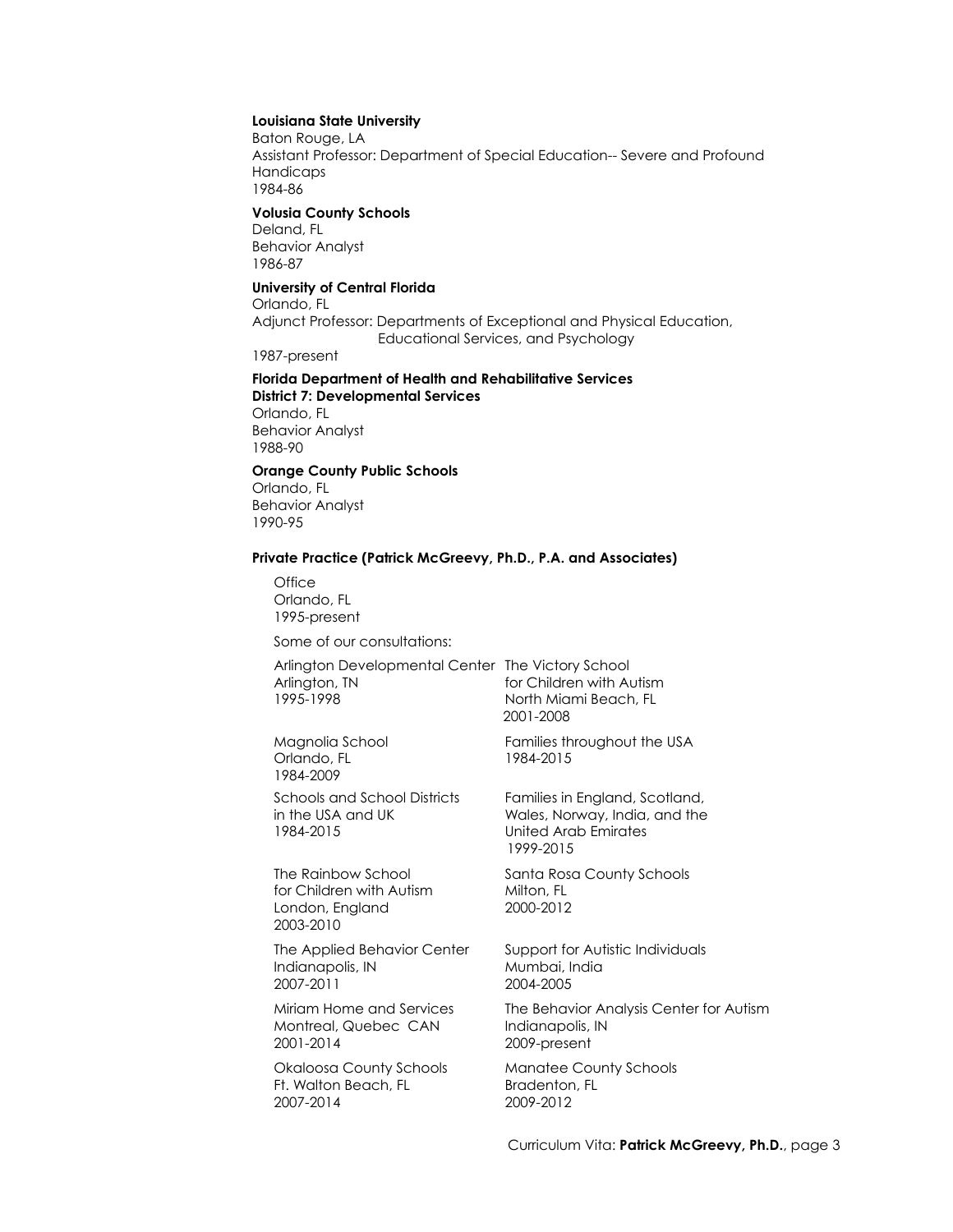# **The Florida Institute of Technology**

Assistant Professor Department of Applied Behavior Analysis Orlando, FL 2005-2014

## **Publications**

- McGreevy, P. (1980). Hard to do becomes easy to learn. *Journal of Precision Teaching, 1,* 27-29.
- McGreevy, P. (1981,1983). *Teaching and teaming in plain english.* Kansas City, MO: Plain English Publications (out of print). available from behaviordevelopmentsolutions.com
- McGreevy, P., Thomas, J.G., Lacy. L., Krantz, S., & Salisbury, C. (1982). Can learning or variability be predicted from low initial performance: Implications for precision teachers and equal-interval charters. *Journal of Precision Teaching, 3,* 63-68.
- McGreevy, P. (1984). From 1 1/4 miles to a marathon: Monitoring running on the standard celeration chart. *Journal of Precision Teaching, 4*, 90-91.
- McGreevy, P. (1984). Frequency and the standard celeration chart: Necessary components of precision teaching. *Journal of Precision Teaching, 5*, 28-36.
- McGreevy, P. (1985). Making precision teaching part of your normal teaching routine. *Proceedings of the 1984 International Precision Teaching Conference.* Logan, UT: Utah State University Press.
- McGreevy, P. (1986). Performance and learning: Key elements in continuous assessment. *The Pointer, 30*(2), 19-22.
- McGreevy, P., & Arthur, M. (1987). Effective treatment of self-biting by a child with Lesch-Nyhan syndrome. *Developmental Medicine and Child Neurology, 29*, 536-540.
- McGreevy, P. (1995)*. Guidelines for the use of behavior modification procedures.* Orlando, FL: Orange County Public Schools.
- McGreevy, P. (2009). *Teaching verbal behavior to children and adults with developmental disabilities, including autism spectrum disorder.* In Behavioral Theories and Interventions for Autism (Reed, P., ed.). New York: Nova Science Publishers, Inc.
- McGreevy, P., Fry, T., & Cornwall, C. (2012). *Essential for Living: A communication behavior and functional skills assessment, curriculum, and teaching manual*. Orlando, FL: Patrick McGreevy, Ph.D., P.A.
- Loughrey, T, Contreras, B. Teague, P., Rudy, N., Majdalany, L., Sinn, S., Coxon, G., McGreevy, P., & Harvey, A. (2014). Preparing parents as interventionists to teach manding to children with autism. *The Analysis of Verbal Behavior*, *30*, 128-140.

## **Certifications**

**BCBA-D** [Board Certified Behavior Analyst, doctoral level]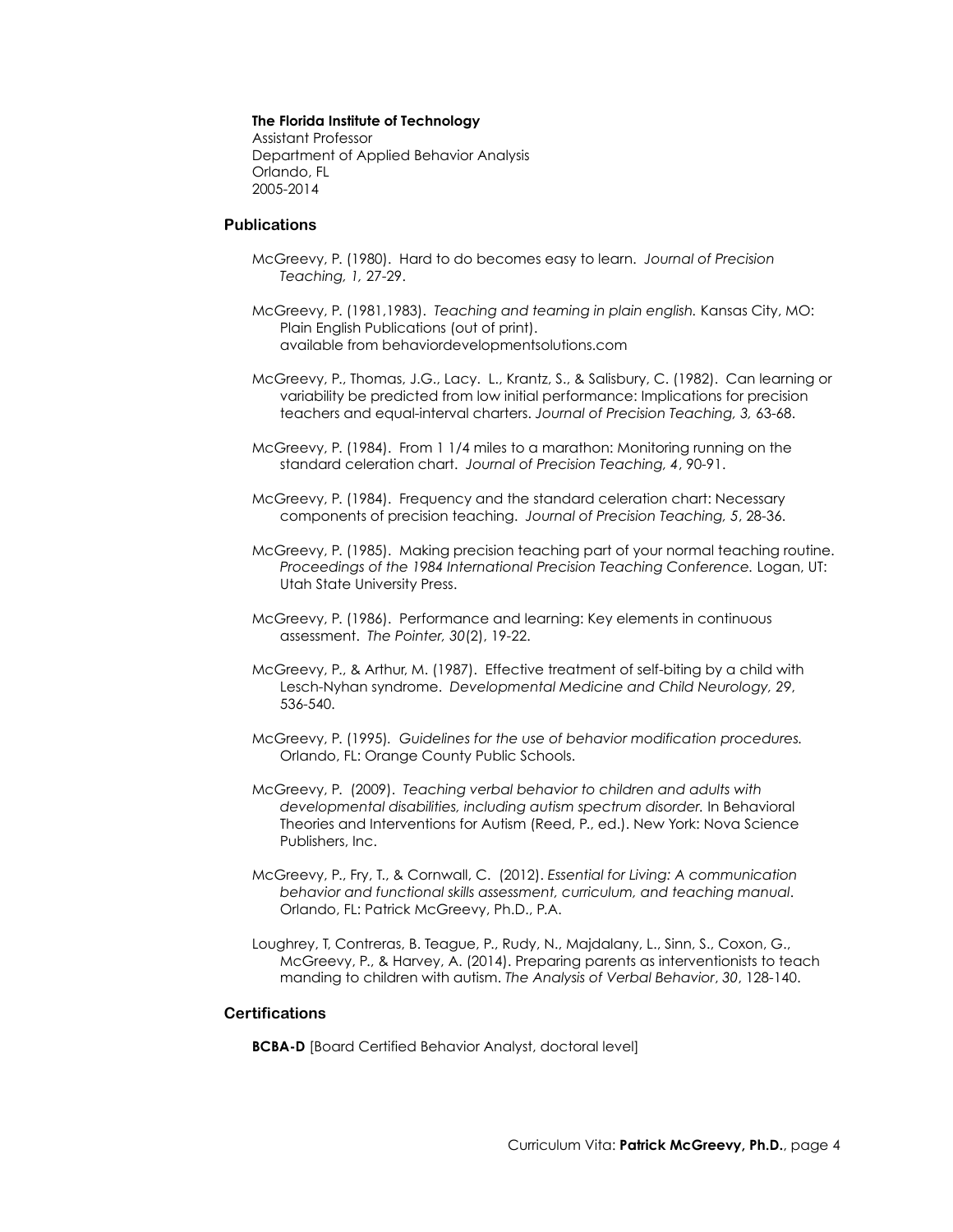## **Consultations and presentations**

- 800+ consultations to agencies and families in 25 states, 2 provinces of Canada, England, Scotland, Wales, Norway, Switzerland, India, and the United Arab Emirates
- 400+ presentations, invited presentations, and keynote addresses to international, national, and state organizations

## **Professional memberships and activities**

Member Association for Behavior Analysis International

Member Association for Professional Behavior Analysts

Sustaining Member Standard Celeration Society

Member Florida Association for Behavior Analysis 1986-present

President Florida Association for Behavior Analysis 1998-1999

Member and Chairperson Florida Department of Children and Families Developmental Services- District 7 Behavioral Programs Review Committee 1989-1995

Item writer Florida Behavior Analysis Certification Examination

Appointed Member Florida Department of Children and Families Developmental Services Peer Review Committee 1991-1998 and 2003-2010

Member Carlton Palms Peer Review Committee 1994-2001

Member Georgia Department of Children and Families Developmental Services Peer Review Committee 2008-2012

## **References**

Ogden Lindsley, Ph.D. (major professor-passed away 2004) Kansas University -- College of Education Lawrence, KS olindsley@aol.com

Stephen Graf, Ph.D. (colleague-passed away 2011) Youngstown State University -- Department of Psychology Youngstown, OH

William Wolking, Ph.D. (colleague-retired)